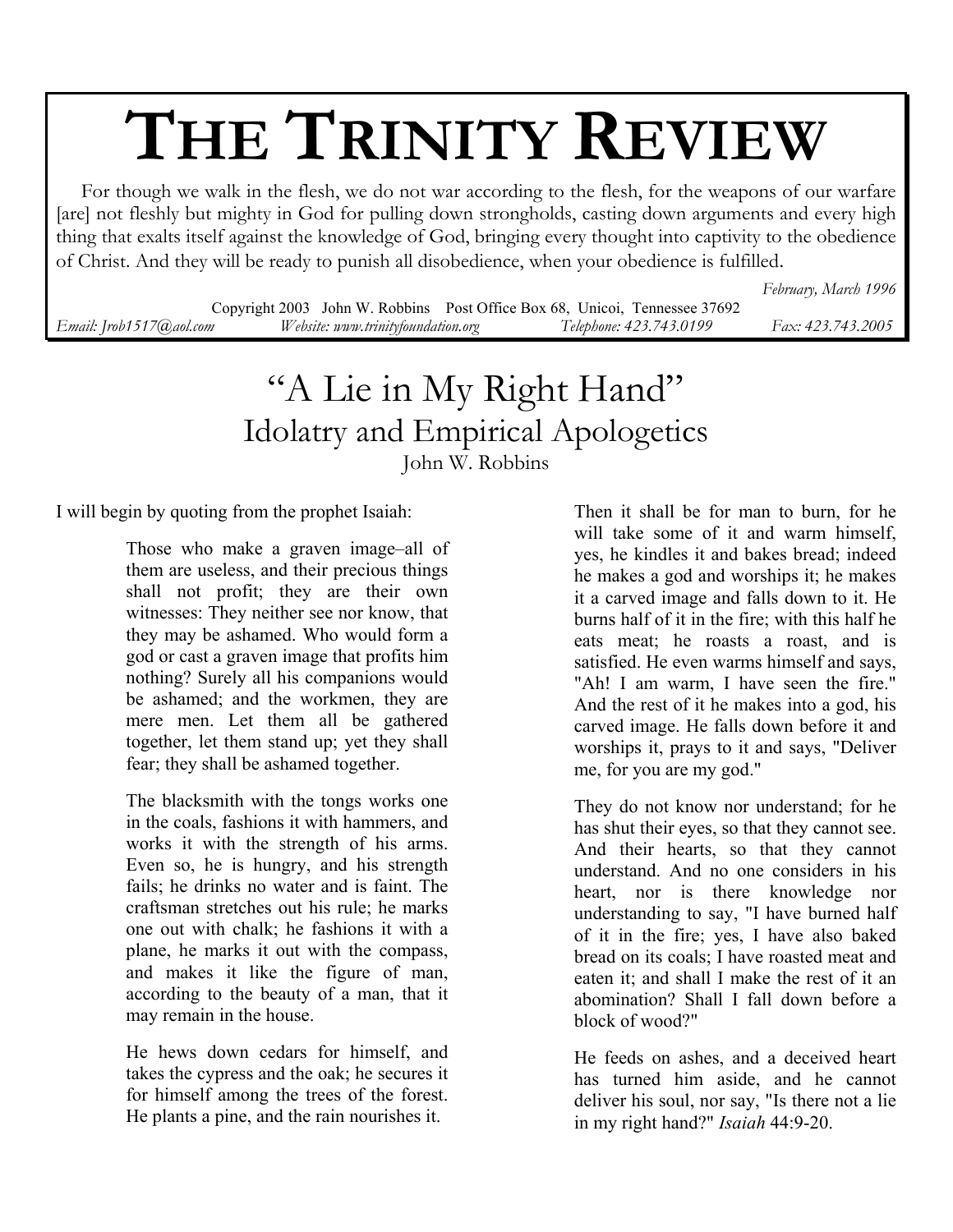We in the United States, professing Christians most, have prided ourselves on being free of idolatry. But our religion has been far from pure; idolatry in many forms, both gross and subtle, has flourished in America. One thinks not only of the ubiquitous images and statues of tens of thousands of Roman and Eastern churches, but of the latest religious fad as well, the idolatry of angels. A few months ago in a gift shop in the state of Washington I found a necklace on which were strung ten small ersatz silver plates containing the Ten Commandments. This necklace, the box informed the buyer, would protect the wearer from harm. As America becomes more religious, it is becoming more obviously idolatrous.

The irrationality–what the Bible calls foolishness– of idolatry is vividly illustrated by God through the prophet Isaiah: The craftsman cuts down a tree, burns part of it in the fire for warmth and cooking, and from the same wood makes an idol that he worships as a god. The people who do such things are useless, the prophet says. They–both the idol and the idolater–neither know nor understand. The craftsman worships, and prays to, a piece of wood. It is not the case that the idolater does not know and does not understand the situation because he is stupid–although there is evidence that idolatry does affect the intelligence of any people who practice it for extended periods–Isaiah's point is not that the craftsman is stupid, but that he is deceived. He does not, because he cannot, recognize the idol as a lie. The idolater is not unintelligent–he is foolish. This fool has said in his heart, Behold, *here is a god.* 

God tells us that the blacksmith and the craftsman take part of creation, improve it, deify it, and worship it. Had he continued his illustration, God might have included the empirical theologian and apologist alongside the craftsman and blacksmith, for they, like the craftsman and blacksmith, take part of creation–motion, order, physical existence, to use three actual examples from the history of theology and apologetics–and from them extract, infer, invent, craft, shape, whittle, or design a god. This god, just as much as the iron god of the blacksmith or the wooden god of the craftsman, is a god of their own making, amenable to their own wishes, agreeable to their own desires, and

completely false and unprofitable. The carpenter has been replaced by the scholar, but the method and the result are the same.

The empirical theologian and apologist, like the craftsman and blacksmith, are blinded by their own creations–deceived by their own creativity and ingenuity, fooled by their own cleverness, misled by the beauty of their work, persuaded by the plausibility of their own arguments–so that they do not and cannot see that the god whom they have "proved" or rendered "probable" is not the God of the Bible, but merely an attenuated and tenuous part of creation, a god of their own making.

Sinful man, inveterately religious, has always worshiped gods of his own making, gods of his own imagining. Many times–though not always–those gods have been idols made of wood or gold or silver (or in the twentieth century, plastic); many times the idols have been mental images (the current use of visualization as an aid to "worship" in many churches is a contemporary example of such mental idolatry, based on the philosophy of empiricism); and many times the idols have been theological and philosophical speculations, constructs of foolish minds who have taken some element of creation and shaped it into something that is deified and worshiped. What all these forms of idolatry have in common is their source: They worship and serve the creature, as Paul said, rather than the Creator. It is no accident that the ecclesiastical organization that makes the most extensive use of images and statues in its worship, and whose members are most fascinated by apparitions and wonders and relics, is also the church officially committed to Thomas Aquinas' empirical philosophy. The false epistemology and the false theology logically fit together. Their empirical god is worshiped empirically.

Isaiah's craftsman, beginning with wood, does not understand (for he is deceived) that however he manipulates it, smoothes it, shapes it, and polishes it, he must end with only wood. Apparently he believes that his skill and efforts somehow transform the wood into something divine or something that represents the divine. Isaiah's blacksmith, beginning with iron, does not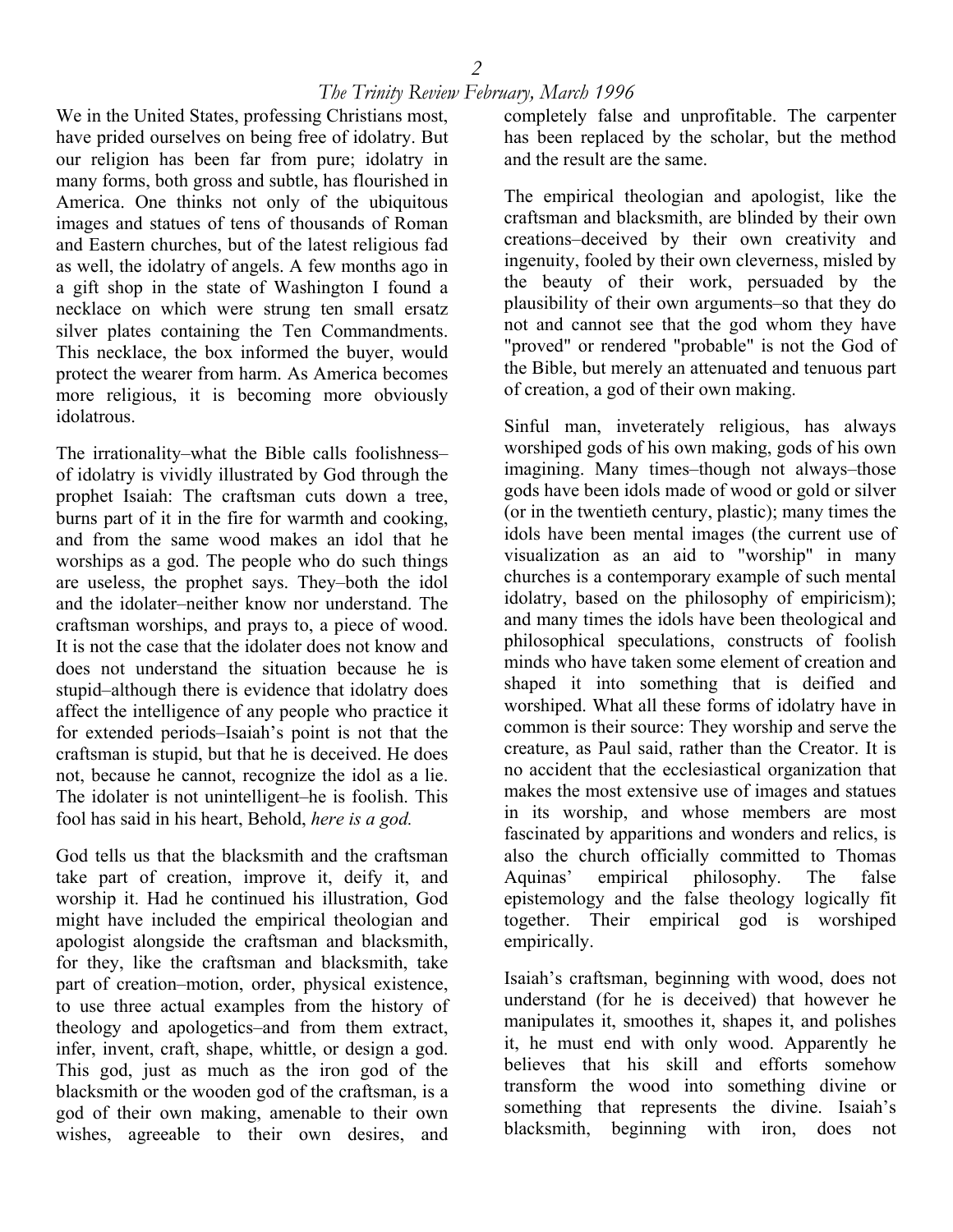understand that he must end with only iron. The goldsmith, beginning with gold or silver, does not understand that he must end with only gold or silver. All are deceived; none either do or can realize that their labors cannot take something mundane, something of this world, and transform it into something divine or representing something divine. Their idols, which they regard as gods, might be precious, things of beauty, pleasing to the eye, but they remain mundane: wood, gold, and iron.

Both the crude idolaters and the more refined scientific and philosophical variety seem to believe in some sort of alchemy or transubstantiation: They believe that their work, whether it be physical or intellectual, transforms a mundane object into a divine object. Indeed, the idolatry of empirical apologetics is a good deal like the idolatry of Roman Catholicism. The Romanist, after the priest pronounces the "*hoc est*," believes that the bread is no longer merely bread and the wine no longer merely wine. The empiricist, after performing his intellectual *hocus-*, believes that "its" become persons, physical causes become immaterial creators, and cosmic designers become the God of Abraham, Isaac, and Jacob. This philosophical alchemy is at the heart of empirical apologetics.

How smug we are in America–especially American Christians, especially those who call themselves Evangelicals–and how foolish. We look down our educated noses at the primitive savages who worship their wooden idols, while we worship the philosophical idols created by the empirical philosophers and theologians: the Prime Mover, the First Cause, the Ground of Being, the Supreme Being, the Grand Designer, the Architect of the Universe. These gods, no matter what they are called, are idols. Our empirical apologists have confounded Heaven and Earth, the creature with the Creator, the name of God with that of the Prime Mover; they have done no less than what the ancient Israelites were punished for.

The first and by far the greatest empirical theologian was not a Christian, but the pagan Aristotle. Aristotle's god (or gods) was not the God of the Bible, but an intellectual idol. His arguments

are examples of what Paul means in *Romans* 1 when he refers to unbelievers suppressing the truth in unrighteousness. The arguments are attempts to evade or pervert what Aristotle knew about God.

Nevertheless, there are many professing Christians who follow Aristotle, thinking that they can start where Aristotle started, argue as Aristotle argued, and end with something different from Aristotle's idol. They may give it a different name; they may imagine, as did the Israelites, that they are worshiping God, but they are in fact worshiping an Aristotelian idol.

To be sure, our empirical apologists do not work with their hands as Isaiah's craftsman did, but with their minds. Their tools are not hammers, compasses, fire, and chalk, but sensations, abstractions, observations, analogies, and fallacious arguments. Awed by their own (or Aristotle's or Thomas') ingenuity, blinded by their brilliance, overwhelmed by the beauty of their creation, they cannot understand that the product of all their apologetical labors must remain mundane. Our educated, sophisticated, highly intelligent empirical philosophers and theologians are idolaters like the most primitive savages in the most benighted lands on Earth. They are as blind as the most ignorant savage falling prostrate before his wooden idol. They do not say, because they cannot say, "Is there not a lie in my right hand?"

The idolatrous craftsman thinks that he can transform a piece of wood into a god. Had the craftsman been satisfied, God says, to use the wood for warmth or for cooking, he would have profited from it. But his illegitimate use of the wood condemned him. He tried to change the creature into something divine, something it could never be, no matter how dexterous his hands, no matter how glorious his vision, no matter how ingenious his execution.

So, too, the empirical theologian. The empirical theologian thinks that he can–by mental, not manual, manipulation–transform a sensation, an observation, or an abstraction into a god. Had he been satisfied to use his observations to subdue the Earth, to tend the garden and keep it, he would have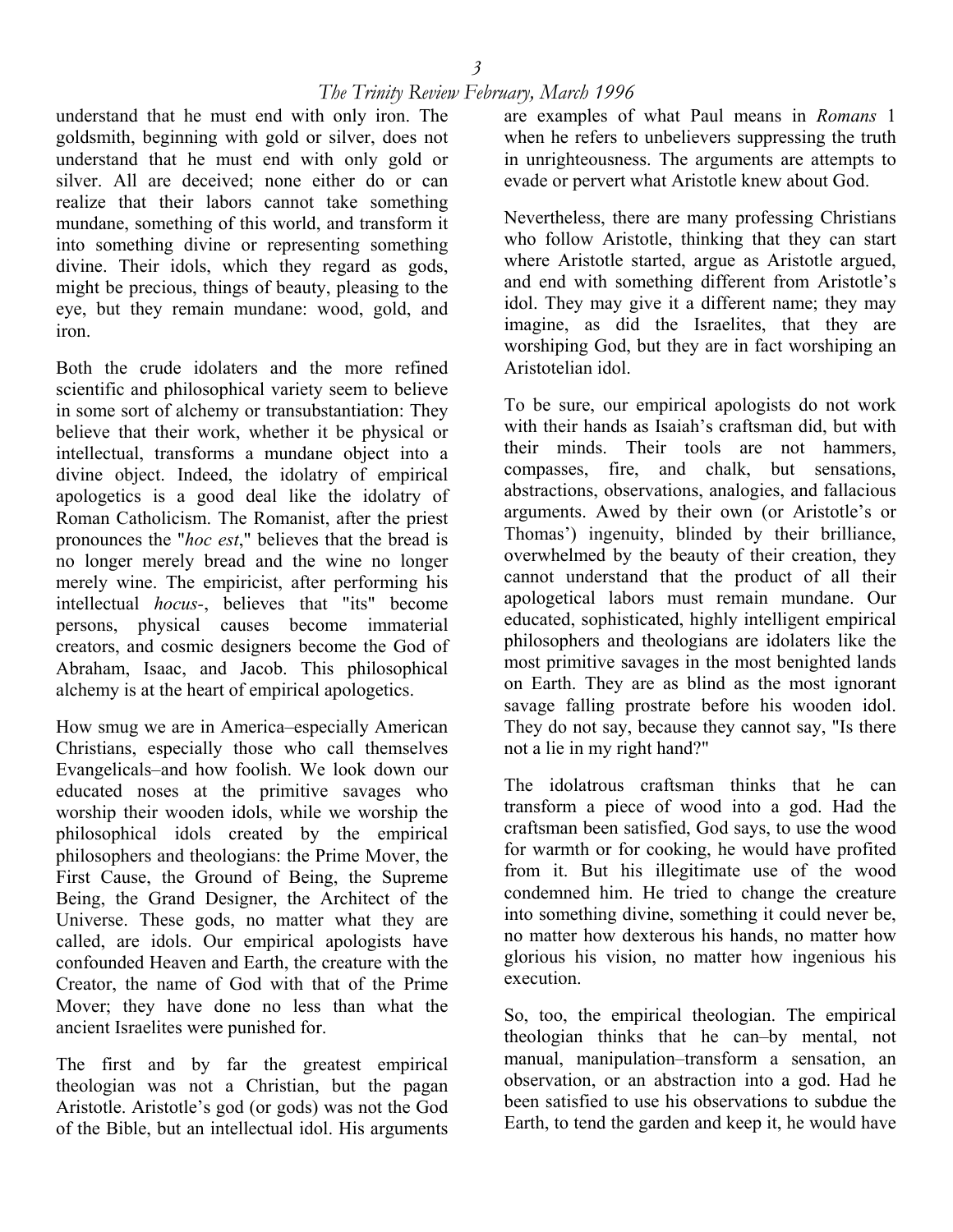profited; but he turned the use of the creature in an illegitimate direction by trying to discover or invent a god. Natural science has a proper place in a Christian view of men and things: The purpose of science is to enable men to subdue the Earth. But science cannot lead us even to truth about the universe, let alone truth about God. The history of empirical philosophy and apologetics is the history of the attempt to climb from Earth to Heaven, of building a tower from Earth to Heaven, of confounding Earth and Heaven.

The Christian faith–including the most fundamental doctrines of God and Scripture–is not constructed out of materials we find in creation; God reveals it from Heaven in propositions. Propositional revelation, not sensation, is the source of truth. Christianity, just as it has a unique theology, has a unique epistemology. The empirical apologetes do not understand that. Even at this late date they continue to gather Aristotelian and Thomistic logs and whittle them into gods.

It is not my purpose here to list, let alone discuss, the dozens of problems in any empirical epistemology; time will not permit it. I here simply point out that the empirical enterprise stumbles at the beginning on two truths: (1) One cannot validly infer any proposition from something nonpropositional; and (2) a *tabula rasa* mind is a contradiction in terms. Logic concerns the relations between propositions. If there are no propositions–if there are simply sensations or perceptions–no inference is possible. And a consciousness conscious of nothing–a *tabula rasa* mind–is a contradiction in terms. Furthermore, there are not the necessary propositions in the universe from which we may deduce God. Unless we start with the Bible as the Word of God, unless we take the original motto of the Evangelical Theological Society as our axiom, we neither can nor will get to God or to the Bible. The diligent and ingenious labors of the empirical theologians will always be vain. Their arguments will always be fallacious. Their confusion will always be fatal. And unbelievers, let me emphasize, will always be correct in rejecting their arguments. Unbelievers, not being confused by their hopes, understand that

wood remains wood; iron, iron; motion, motion; and physical causation, physical causation.

The worse fate that can befall any cause, wrote a nineteenth century economist, is not to be skillfully attacked, but to be incompetently defended. Empirical apologetics is a logically incompetent defense of the Christian faith. Much of the contempt in which Christianity is held in academia is due to the incompetent defense offered by empirical theologians.

## *The First Experiment*

The historical account in *Genesis* 3 is a graphic illustration of the sinful error of empiricism: Adam and Eve, who had received God's propositional revelation about the tree of the knowledge of good and evil, decided to perform the world's first scientific experiment. They were faced with conflicting hypotheses and predictions about the consequences of a certain course of action. God had told Adam, who then told Eve, that if he ate of the tree, he would surely die. The serpent told Eve, while Adam watched, that they would not certainly die, but would be transformed from mere men into gods (rather like the wood of Isaiah's craftsman).

Rather than accepting God's Word on its own authority (as they and we should, for it is the only authority, and it is irrational to accept anything else in its place), Eve the empiricist observed the fruit, noting that it was good for food, pleasant to the eyes, and desirable to make one wise. (Here we seem to have the first appearance of the lust of the flesh, the lust of the eyes, and the pride of life.) Trusting her senses rather than God, Eve ate the fruit. Adam, it seems, watched her eat, for she gave the fruit, we are told, to her husband who was with her. Since Eve did not die as God had predicted, God's hypothesis was wrong, and the Devil's hypothesis was right. Adam also ate the fruit. The entire misery of the human race began with Adam and Eve not believing God's revealed Word, with Adam and Eve relying on their own observations, and with Adam and Eve subjecting God's revelation to an empirical test, a scientific experiment. Our empirical theologians and apologists are doing the same still today. Their efforts to prove or render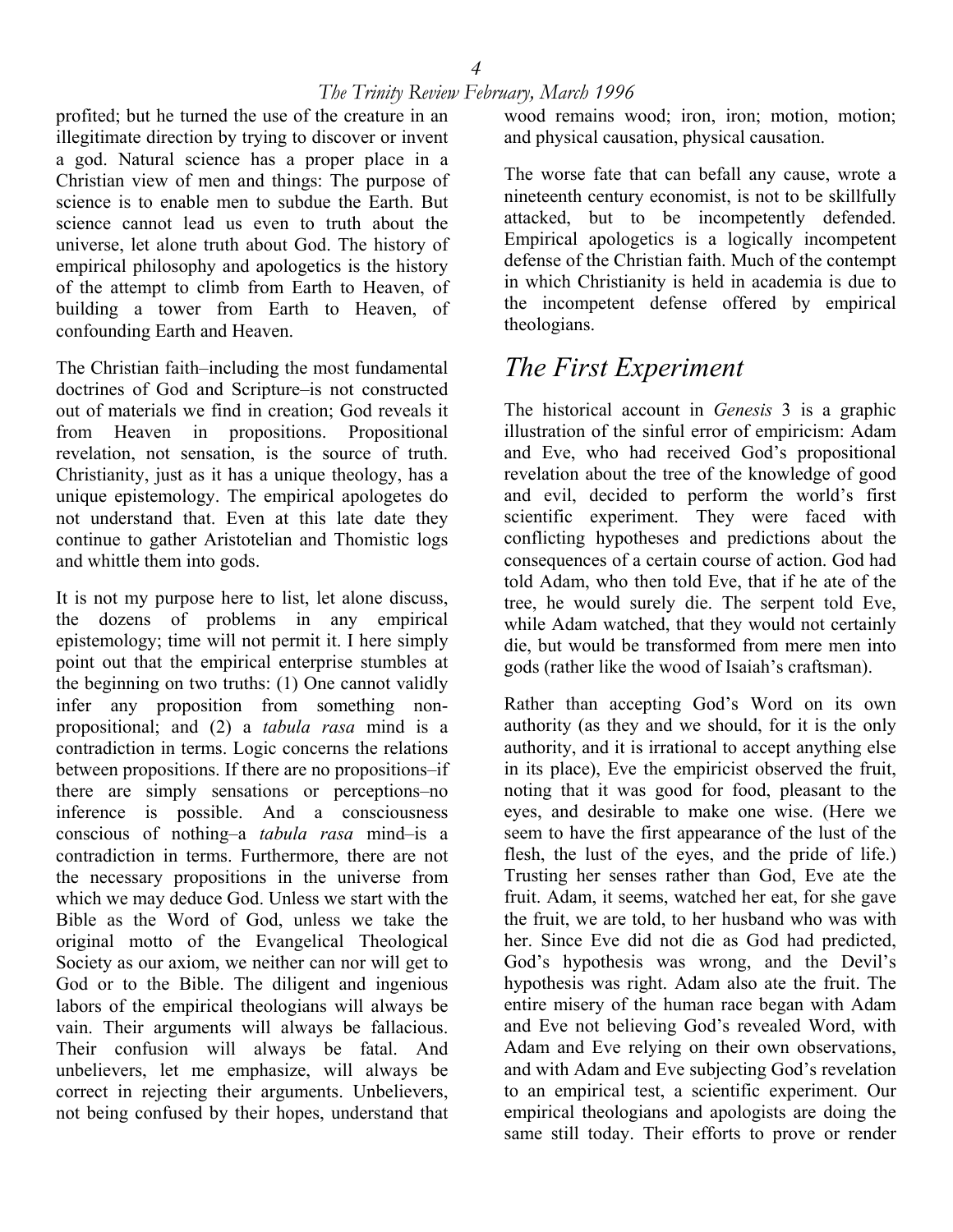probable the existence of God or the reliability of the Bible on the basis of experience have no other foundation. They simply do not understand that proving God or his Word is foolishness.

God and his Word are the highest authority; they are the basis of all proof. There can be no greater authority, no more fundamental axiom. It is impious to suppose that the evidence of one's senses is in any way superior to the propositional revelation of God.

Some–both atheists and Christians, I suppose–might wish to argue that Adam and Eve were substituting their own judgment for that of God. The atheists might see that as commendable, and the Christians as sinful. But that is a serious misreading of the temptation. As rational creatures, Adam and Eve– and you and I–must always use our own judgments. We cannot escape doing so. The question is not whether we must judge, but on what basis or ground we should make judgments. Adam and Eve chose to make their judgment based on sense experience rather than propositional revelation. That was fatally foolish. Ever since, their children, as part of the noetic effects of their sin, a sin that began in their minds, have been enthralled by sense experience and hostile to propositional revelation. They would rather do without truth than accept it as a gift from God. They would rather search for truth, endlessly and futilely, than receive it freely from God. Those empiricists who claim to be Christians pride themselves on allegedly discovering the really important ideas–the existence of God and the reliability of the Bible–on their own steam. They do not need propositional revelation, thank you very much.

There are many examples that one might give of empirical apologetics as idolatry, but I shall mention the work of only two contemporary theologians, one American and one Briton, the first a more orthodox Thomist, the second a less orthodox Thomist: Norman Geisler and Alister **McGrath** 

*Norman Geisler* 

In his book, *Christian Apologetics,* Geisler writes of a necessary being (which he for no good reason spells with a capital B) as an "it," just as Thomas did in his famous five ways (239-249). For example, Geisler writes:

> . . . the cause of all contingent existence . . . cannot itself be contingent. If it were contingent, then it would not be the *cause*  of the contingent; it too would be an *effect.*  But it is the cause of the contingent.... Hence, the very first cause of my contingent existence is non-contingent, that is, it is a necessary Being. . . .1

> The first cause of all else that exists must itself be un-caused. It cannot be selfcaused . . . and it cannot be caused by another. . . . It is literally the not-caused cause of all that is caused. It is the notaffected effecter of all effects. It is the necessary ground of all actualized possibility. . . .2

> . . . this infinite3 cause of all that is must be all-knowing. It must be knowing because knowing beings exist. I am a knowing being, and I know it... If my mind or ability to know is received, then there must be Mind or Knower who gave it to me. . . .4 The cause of knowing, however, is infinite. Therefore, it must know infinitely.5 It is also simple, eternal, and unchanging. Hence, whatever it knows–and it knows anything it is possible to know–it must know simply, eternally, and in an unchanging way. . . .

> The only thing such a Mind cannot know is what is impossible for it to know. For example, an infinite mind cannot know what it is like to be finite or changing in its knowledge or experience (246-247).

Now this philosophical manipulation of mundane being (and the contingent being could be wood or iron, plus the intelligence of the craftsman, please note) by which it is transformed first into Necessary Being, and then into Infinite and Infinitely Knowing Being, is a tissue of logical blunders. It deceives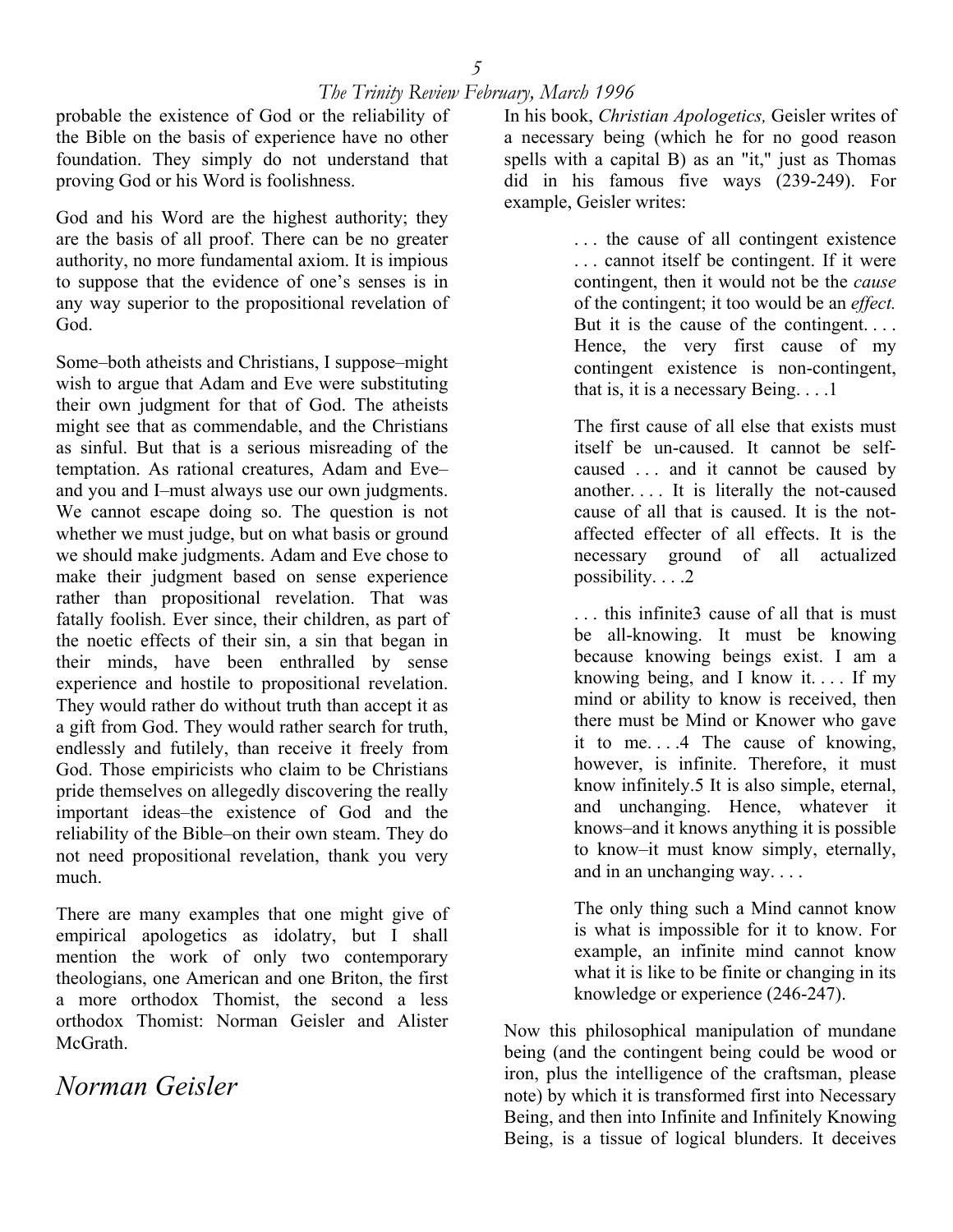many people who want to be deceived. They already believe or desire to believe in some sort of god, and they are willing to accept any argument so long as it is plausible. The cosmological argument has been analyzed and refuted many times by philosophers and Christians much more proficient than I. But what comes next in the argument is most interesting: On page 248 Geisler slips (or smuggles) and refers to this First Cause, this Necessary Being, this Ultimate Ground, as the Creator, and he begins using the pronoun "him" instead of "it." How does the First Cause become the Creator? Geisler does not tell us. How does "it" become "him"? Geisler is silent. As Barth said–and here Geisler would have done better to read Barth than Tillich–the conclusion of the cosmological argument no one understands to be God. Certainly Aristotle did not. As Christians we can rejoice that Aristotle's and Geisler's arguments are fallacious, for if they were valid, they would prove some god other than the God of the Bible. Note, for example, that Geisler writes that this god cannot know what it is like to be finite or changing. But the God of the Bible certainly knows such things. He is not the anchoritic god of Aristotle. The immutability of God is no impediment to his knowledge of limit or change. Apparently Professor Geisler's god, as well as Professor Geisler, has only empirical knowledge. Professor Geisler has made a god in his own image.

### *Alister McGrath*

Another contemporary example of empirical theology may be found in the work of Alister McGrath. Unlike Geisler, McGrath does not think that Thomas offered his Five Ways as strict proofs for the existence of God, but as merely probable arguments. McGrath's misunderstanding of Thomas is definitely in the minority. Nevertheless, he may be classified as a Thomist–or at least as an empiricist–because of his use of and high regard for Thomas.

In his book *Intellectuals Don't Need God and Other Modern Myths,* subtitled *Building Bridges to Faith Through Apologetics,* McGrath begins with a false view of Christianity, but one that is quite consistent with his empiricism: "Christianity is not a verbal religion; it is experiential. It centers on a

transformative encounter of the believer with the risen Christ. From the standpoint of Christian theology, however, that experience comes before the words that generate, evoke, and inform it. Christianity is Christ-centered, not book-centered" (21). In short, McGrath denies that "in the beginning was the Word" and asserts instead, "in the beginning was the encounter."

Now, one might be forgiven for thinking that the apostle John, who used the word *Logos* to identify Christ, taught that Christianity is a verbal religion. But the apostle John, unlike McGrath, was neither a neo-orthodox nor an empirical theologian. John said the word is basic. McGrath says Christianity is not a verbal religion. Words, says McGrath, are not only secondary at best, they are inadequate: "Even though human words are inadequate to do justice to the wonder and majesty of God, they are nevertheless able to point to him–inadequacy does not imply unreliability" (19). First encounters, now pointers: Will the neo-orthodox claptrap never end? Christ, need I point out, did not say that words were either inadequate or pointers: He said that his words are Spirit and life. Christ, of course, was a man who used human words, which fact destroys all the empiricist drivel about the inadequacy of words.

A few pages later McGrath writes: "Apologetics is able to use words in such a way that they become pointers for those who have yet to discover what it feels like to experience God. It uses words that try to explain what it is like to know God, by analogy with words associated with human experience" (22). Quite frankly, Christianity has nothing to do with what it feels like to experience God. That is the language of unbelief, the language of empiricism, the language of idolatry.

McGrath's experiential religion is quite different from Biblical Christianity. Ignoring Christ's repeated statements that he spoke to people in parables in order to confuse them, McGrath, blinded by his empiricism, writes:

> The parables of Jesus are a superb example of the way in which the gospel is presented in terms of the common life of the people. . . . Here was an insider [Christ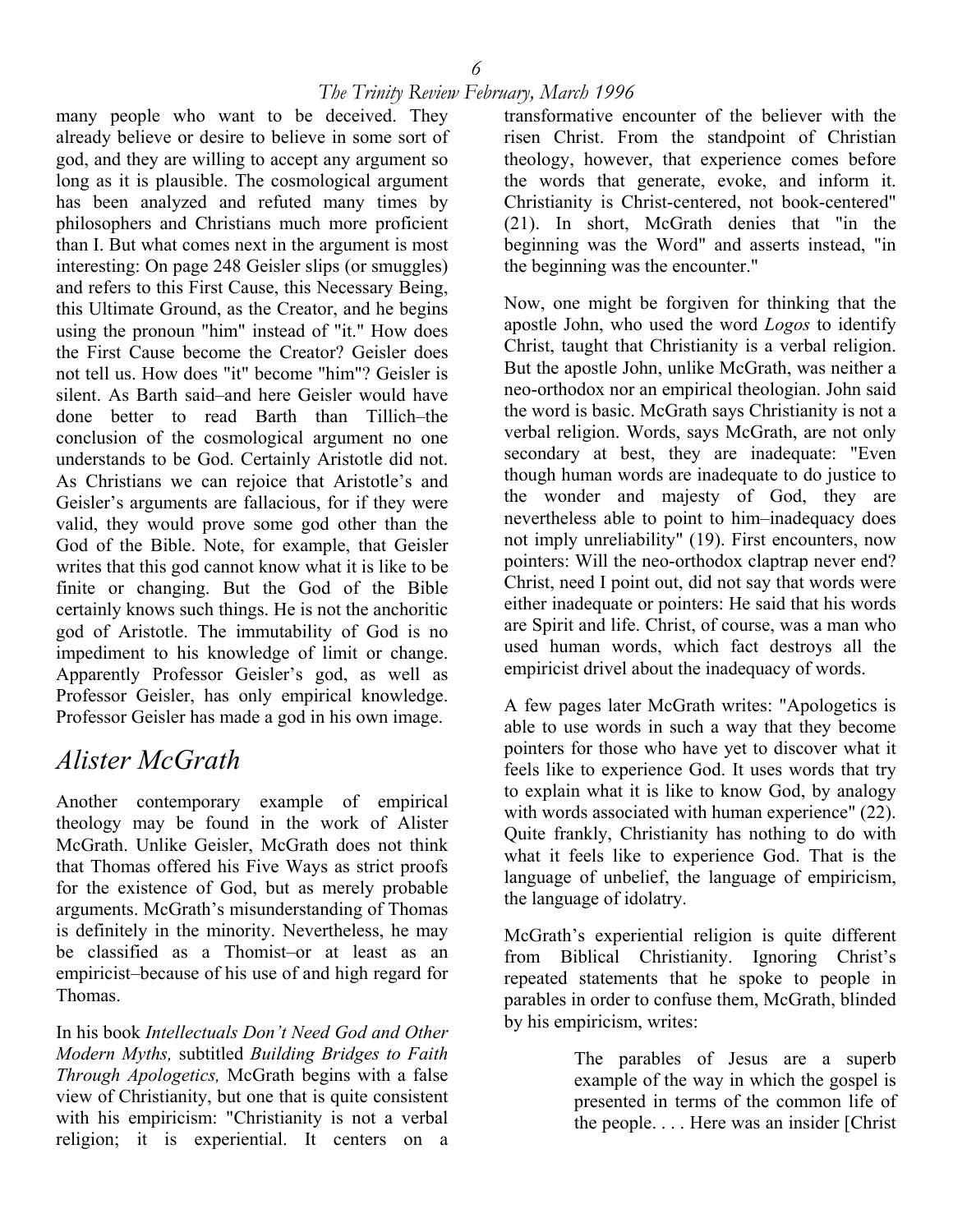was an insider?] talking to them as one of them and explaining new ideas in such a way that their strangeness was minimized. The ideas may have been new or unsettling, the language and imagery in which they were expressed were reassuringly familiar. An important potential obstacle to the gospel was brilliantly circumvented (27).

Well, McGrath has certainly circumvented the truth of the Gospel by his sophomoric misunderstanding of the purpose of Christ's parables. It is absolutely amazing what passes for scholarship and learning these days.

McGrath tips his hat to Thomas, who offered not strict proofs, McGrath says, but probable arguments for the existence of God. Indeed, probability is all there is:

> Those who lack psychological maturity may need to cling to the illusions of certainty; the rest of us [that is, we who are psychologically mature] are content to learn to live in a world in which nothing important is certain and nothing certain is important (155)*.* Probability, not certainty, is the law of the life of experience (79).

> All our knowledge about anything that really matters is a matter of probability. The things that we can be really sure about seem rather trivial and petty (80). When it comes to the big things of life–like believing in the Christian faith or believing in democracy–we live on the basis of probability, not certainty. Anyone who disagrees probably has not given it very much thought. . . . (81).

Irrefutability might seem to be a virtue; in reality, it is a vice (83).

Having started by rejecting words, including, by definition, Scripture; having begun by accepting observations, encounters, feelings; and having proceeded by silly analogies and fallacious inductive arguments, McGrath concludes by designing a god to his own liking:

God is neither masculine or feminine (174).

The New Testament proclaims the universal saving will of God. God wishes all to be saved. . . . He very much wants all of us, as his creatures, to respond to his love. But God has created us with freedom to accept or reject Him (142).

God respects our God-given freedom. The offer of salvation is real. God's desire that we accept it is real. But the ball is in our court. A response is needed, but that response need not be forthcoming. It is our decision (143).

McGrath's god, like Aristotle's and Geisler's gods, is not the God of the Bible. McGrath's god is, at best, a Pelagian or Arminian god, a pathetic god thwarted by his creatures' freedom of choice. Made of mundane material, empirical gods remain mundane. Feminists are not the only ones who are manufacturing gods after their own image, gods that they prefer, gods whose powers, characteristics, and duties are what they want: Aristotelians, Pelagians, Romanists, and Arminians have been fabricating gods for centuries. But it is not yet generally recognized that the gods fabricated by Aristotelians, Pelagians, Romanists, Arminians, and other empirical theologians are philosophical idols. The philosophical craftsmen themselves cannot recognize the idols for what they are.

McGrath, making explicit his empiricism, appeals to the imagination in his apologetics: The human imagination, he writes, is "perhaps one of the most powerful allies at the disposal of the apologist."

> Argument will always have its place in Christian apologetics. But it urgently needs to be supplemented by an appeal to imagery.... Arguments are precise; images are suggestive. We need to meditate on those remarkable words of some Greeks who came to Philip: "Sir, we wish to see Jesus" (*John* 12:21). Here is our task: to help people see Jesus Christ with their own eyes. Let us learn from Christ, who opened his parables, not with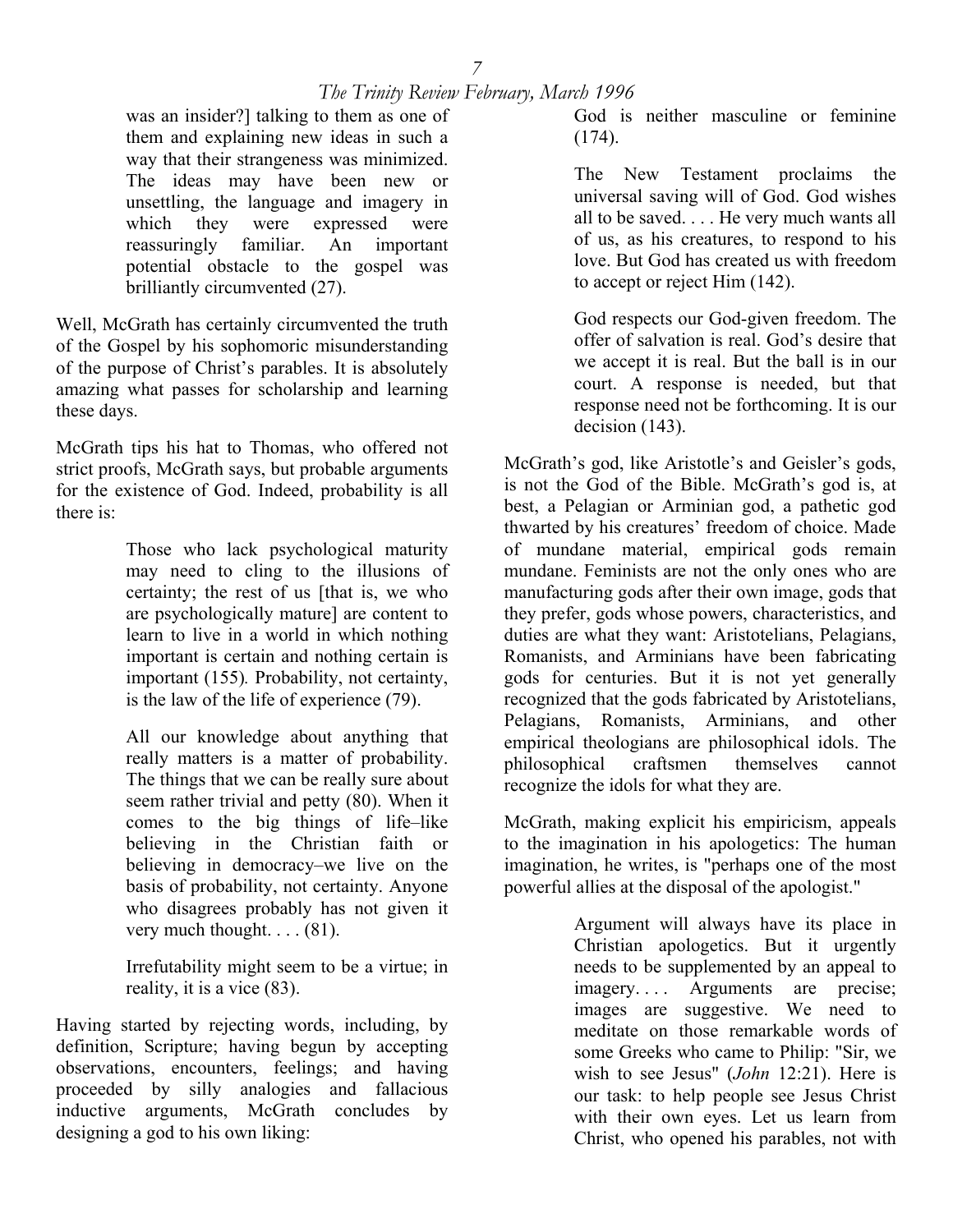a definition ("The Kingdom of God *is. .* ."), but with an image ("The Kingdom of God is *like. .* ."). The parables themselves are remarkably effective in inviting their hearers to step inside their narrative worlds and in stirring the imagination. The parables excite; too often, arguments dull (194).

If we listen to Christ, who is not an empiricist, rather than to McGrath, Christ explained in words, not images, that he used figures of speech in order to confuse people, not to enlighten them. One wishes that those who disapprove of words and approve of images would bring out the sort of books that their method requires: comic books–no words, just images. Then their ideas would get exactly the respect they deserve. (One also wishes that those who advocate speaking in tongues would also write in tongues, rather than in intelligible prose.)

According to McGrath, definitions as well as words and arguments are suspect and ineffective:

> Definitions are closed off and imprison people in formulas; images are open-ended and invite their hearers to imagine them and be captured by them. We must avoid sounding like theological dictionaries and instead be able to appeal to the imaginations of those to whom we speak (195).

Throughout his book McGrath is enthused about and enthralled by imagery and images. It is these that must become the central tool of apologetics. The unbeliever must be hit with images. Words, definitions, and arguments are inadequate and their use counterproductive. Images are exciting, inviting, and effective. By his emphasis on images, by his attacks on words, definitions, and arguments, McGrath is more consistently empirical than are some other empirical apologists. And for that reason the idolatry of empirical apologetics is more obvious in McGrath than it may be in some others. All of them however, to quote Isaiah, feed on ashes. None say, "Is there not a lie in my right hand?" They do not, because they cannot, recognize the lie. They are deceived by their own idols.

#### *Conclusion*

God did not conclude his message through Isaiah by illustrating and condemning the foolishness of idolatry. He continued by describing himself–a description that all who worship idols find disturbing because it is contrary to their own notions of what God ought to be like. Let all other descriptions of God conform:

> I am the Lord who makes all things, who stretches out the heavens all alone, who spreads abroad the Earth by myself, who frustrates the signs of the babblers and drives diviners mad, who turns wise men backward, and makes their knowledge foolishness. . . .

> I am the Lord, and there is no other; I form the light and create darkness; I make peace and create evil. I, the Lord, do all these things. . . .

> Woe to him who strives with his maker! . . . Shall the clay say to him who forms it, "What are you making?" Or shall your handiwork say, "He has no hands"? Woe to him who says to his father, "What are you begetting?" Or to the woman, "What have you brought forth? . . .

> Draw near together, you who have escaped from the nations. They have no knowledge, who carry the wood of their carved image, and pray to a god that cannot save. . . .

> Look to me and be saved, all you ends of the Earth! For I am God, and there is no other. I have sworn by myself–the word has gone out of my mouth in righteousness and shall not return–that to me every knee shall bow, every tongue shall take an  $oath.$ ...

To that God, and to that God alone, be glory and honor and power, for ever and ever. Amen.

*I am the Lord, and there is no other;*